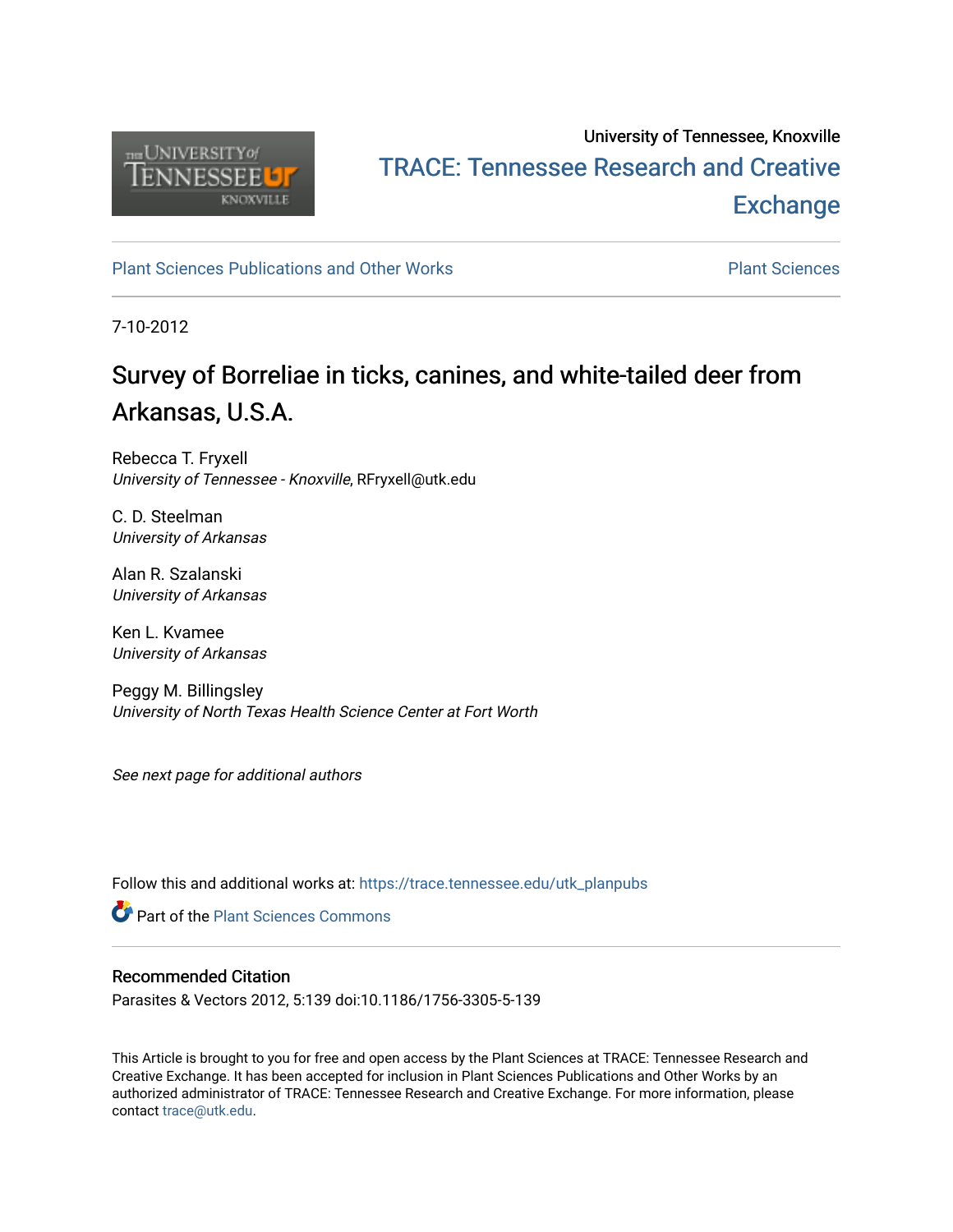### Authors

Rebecca T. Fryxell, C. D. Steelman, Alan R. Szalanski, Ken L. Kvamee, Peggy M. Billingsley, and Philip C. Williamson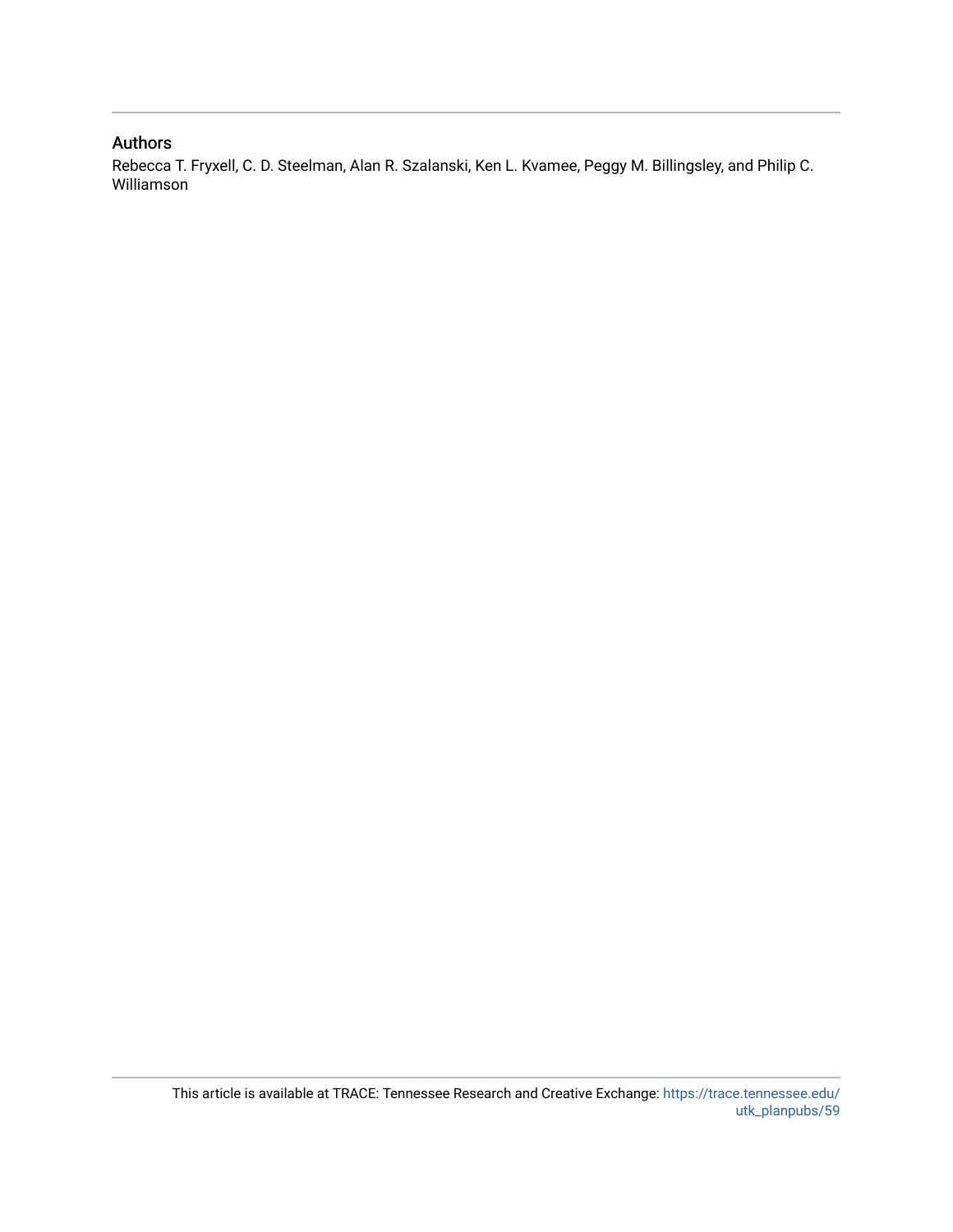## **RESEARCH RESEARCH CONSUMING ACCESS**



# Survey of Borreliae in ticks, canines, and white-tailed deer from Arkansas, U.S.A.

Rebecca T Trout Fryxell<sup>1\*</sup>, C Dayton Steelman<sup>2</sup>, Allen L Szalanski<sup>2</sup>, Ken L Kvamme<sup>3</sup>, Peggy M Billingsley<sup>4</sup> and Philip C Williamson $4$ 

#### **Abstract**

Background: In the Eastern and Upper Midwestern regions of North America, Ixodes scapularis (L.) is the most abundant tick species encountered by humans and the primary vector of B. burgdorferi, whereas in the southeastern region Amblyomma americanum (Say) is the most abundant tick species encountered by humans but cannot transmit B. burgdorferi. Surveys of Borreliae in ticks have been conducted in the southeastern United States and often these surveys identify B. lonestari as the primary Borrelia species, surveys have not included Arkansas ticks, canines, or white-tailed deer and B. lonestari is not considered pathogenic. The objective of this study was to identify Borrelia species within Arkansas by screening ticks ( $n = 2123$ ), canines ( $n = 173$ ), and white-tailed deer  $(n = 228)$  to determine the identity and locations of Borreliae endemic to Arkansas using PCR amplification of the flagellin (flaB) gene.

Methods: Field collected ticks from canines and from hunter-killed white-tailed were identified to species and life stage. After which, ticks and their hosts were screened for the presence of Borrelia using PCR to amplify the flaB gene. A subset of the positive samples was confirmed with bidirectional sequencing.

Results: In total 53 (21.2%) white-tailed deer, ten (6%) canines, and 583 (27.5%) Ixodid ticks (252 Ixodes scapularis, 161 A. americanum, 88 Rhipicephalus sanguineus, 50 Amblyomma maculatum, 19 Dermacentor variabilis, and 13 unidentified Amblyomma species) produced a Borrelia flaB amplicon. Of the positive ticks, 324 (22.7%) were collected from canines (151 A. americanum, 78 R. sanguineus, 43 I. scapularis, 26 A. maculatum, 18 D. variabilis, and 8 Amblyomma species) and 259 (37.2%) were collected from white-tailed deer (209 I. scapularis, 24 A. maculatum, 10 A. americanum, 10 R. sanguineus, 1 D. variabilis, and 5 Amblyomma species). None of the larvae were PCR positive. A majority of the flaB amplicons were homologous with B. lonestari sequences: 281 of the 296 sequenced ticks, 3 canines, and 27 deer. Only 22 deer, 7 canines, and 15 tick flaB amplicons (12 I. scapularis, 2 A. maculatum, and 1 Amblyomma species) were homologous with B. burgdorferi sequences.

**Conclusions:** Data from this study identified multiple Borreliae genotypes in Arkansas ticks, canines and deer including B. burgdorferi and B. lonestari; however, B. lonestari was significantly more prevalent in the tick population than B. burgdorferi. Results from this study suggest that the majority of tick-borne diseases in Arkansas are not B. burgdorferi.

Keywords: Borrelia, Ticks, Vector borne, Surveillance, Deer

Full list of author information is available at the end of the article



© 2012 Trout Fryxell et al.; licensee BioMed Ltd. This is an Open Access article distributed under the terms of the Creative Commons Attribution License [\(http://creativecommons.org/licenses/by/2.0\)](http://creativecommons.org/licenses/by/2.0), which permits unrestricted use, distribution, and reproduction in any medium, provided the original work is properly cited.

<sup>\*</sup> Correspondence: [RFryxell@utk.edu](mailto:RFryxell@utk.edu) <sup>1</sup>

<sup>&</sup>lt;sup>1</sup>Department of Entomology and Plant Pathology, University of Tennessee, Knoxville, TN, USA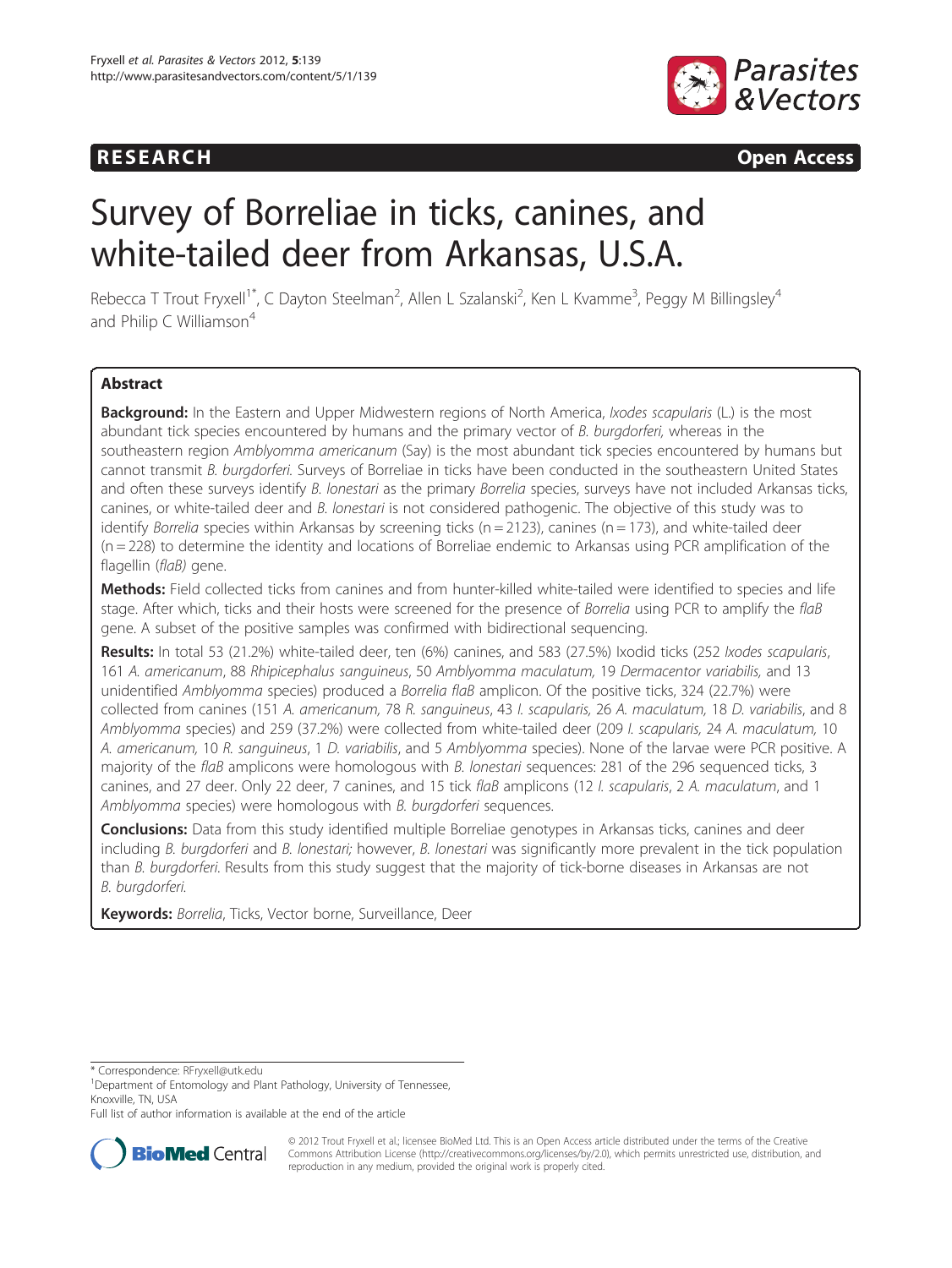#### Background

In the Eastern and Upper Midwestern regions of North America, Ixodes scapularis (L.) is the most abundant tick species encountered by humans and the primary vector of Borrelia burgdorferi (causative agent of Lyme disease), whereas in the southeastern region Amblyomma americanum (Say) is the most abundant tick species encountered by humans but it cannot transmit B. burgdorferi [[1,2\]](#page-9-0). Since its first description in the 1970s, Lyme disease is the most frequently reported vector-borne disease in the northern hemisphere [\[3](#page-9-0)]. However, in some areas of the world Lyme borreliosis may be caused by Borrelia genotypes other than B. burgdorferi and includes a range of symptoms and pathologies [[3,4\]](#page-9-0). In the southern United States B. lonestari is associated with Southern Tick Associated Rash Illness (STARI) or Masters disease [\[5,6](#page-9-0)]. This bacteria is common throughout the southeast and has been identified primarily in A. americanum; however, the etiology of B. lonestari remains undetermined [[7](#page-9-0)[-15](#page-10-0)] and recent reports indicate *B. lonestari* may not be pathogenic [[16\]](#page-10-0).

Health professionals often question cases of Lyme disease from the southeastern United States because symptoms may be confused with other tick-borne illnesses and not all patients produce the erythema migrans or bull's eye rash used for diagnosis [[15](#page-10-0),[17](#page-10-0)]. Additionally, these cases are rarely fatal, but can cause cardiac, neurological and joint problems [\[17](#page-10-0)]. However, the potential vectors (I. scapularis), pathogens (B. burgdorferi) and hosts (Peromyscus species) are all present in the south [[17\]](#page-10-0). In Georgia, *B. burgdorferi* was isolated and characterized from field collected I. scapularis and cotton mice (Peromyscus gossypinus); and these field isolates were transmitted via I. scapularis to hamsters (Cricetidae) and mice (Muridae) [\[1\]](#page-9-0). Field collected I. scapularis from Alabama could acquire, maintain, and transmit B. burg-dorferi [\[18](#page-10-0)] and field collected ticks and rodents from the southern U.S. were positive for B. burgdorferi [\[1](#page-9-0)[,19-](#page-10-0) [22\]](#page-10-0). Previously in Arkansas, ticks and reservoir species were screened for Borrelia in nine northeast Arkansas counties using indirect fluorescence antibody (IFA), both I. scapularis and A. americanum were identified as potential vectors, and deer mice (Peromyscus spp.) and marsh rice rats (*Oryzomys palustris* Harlan) as potential reservoir hosts [[23\]](#page-10-0). Although the environment is suitable for Borrelia transmission [[17](#page-10-0)], many researchers and physicians do not believe the southern U.S. is at risk for Borrelia related diseases [\[2,4](#page-9-0)[,15](#page-10-0)]. The exact cause for the reduced incidence for Lyme disease in the southern United States is unknown, but hypotheses include the abundance of other tick species in the area, the habitat, host dynamics, and tick genetics  $|2,24|$  $|2,24|$  $|2,24|$  $|2,24|$  $|2,24|$ .

Previous research indicates that *B. burgdorferi* IFA positive canines geographically associated with I. scapularis infested deer, increase the likelihood of B. burgdorferi transmission to humans because the nymphs that feed on the deer may also feed on canines and their owners [[25,26](#page-10-0)]. Recent Arkansas tick studies identified five tick species infesting canines and white-tailed deer with A. americanum infesting canines and I. scapularis primarily infesting white-tailed deer [[27](#page-10-0)]. A population genetic study of I. scapularis based on the 16 S mtDNA identified both the American and Southern lineages (formerly known as I. scapularis and I. dammini) on canines and white-tailed deer [\[28\]](#page-10-0), which is a concern because the American I. scapularis lineage is more likely than the Southern I. scapularis lineage to transmit Lyme disease [[29](#page-10-0)]. The objective of this study was to identify Borrelia species within Arkansas ticks, canines, and white-tailed deer to determine the identity and locations of Borreliae endemic to Arkansas using PCR amplification of the flagellin (flaB) gene. The CDC defines an endemic county as "endemic for Lyme disease if there are at least two confirmed human cases that were acquired in that county or there are established populations of *I. scapularis* infected with *B. burgdorferi*" [[30](#page-10-0)].

#### Methods

#### Tick, canine, and white-tailed deer collections

This project used the collections reported in Trout and Steelman [[27\]](#page-10-0). Briefly, ticks were collected from canines (March 2006 to November 2007) and white-tailed deer (Oct. 2007 – Jan. 2008) and stored in 80% ethanol until visual identification of species and life stage [\[31-33](#page-10-0)]. Additionally, a small volume of canine or white-tailed deer blood (0.5-1 cc) was obtained from each host and stored on a FTA card (FTA  $^{\circledR}$  Indicating Micro Card, Whatman International Ltd, Maidstone, England) in an envelope labeled with collection information. FTA cards were stored at room temperature until DNA extraction. All FTA cards, all ticks from canines, and at least one specimen of each tick species from each white-tailed deer were subjected to further analyses.

#### Tick DNA extraction and detection for Borrelia species

To minimize DNA contamination, DNA extractions and PCR were conducted in different laboratories and reagents and equipment were dedicated to each procedure. Tick identification and extractions were conducted in the Veterinary Entomology Laboratory (VELUA) and PCR reactions were conducted in the Insect Genetics Laboratory (IGLUA) at the University of Arkansas. During each PCR, at least one blank reagent to detect contamination (negative control) and an appropriate positive control ensured PCR reagents and conditions were used. PCR and reaction product analyses were performed on the ticks according to the protocols of Trout et al. [[28\]](#page-10-0). After tick identification to species, each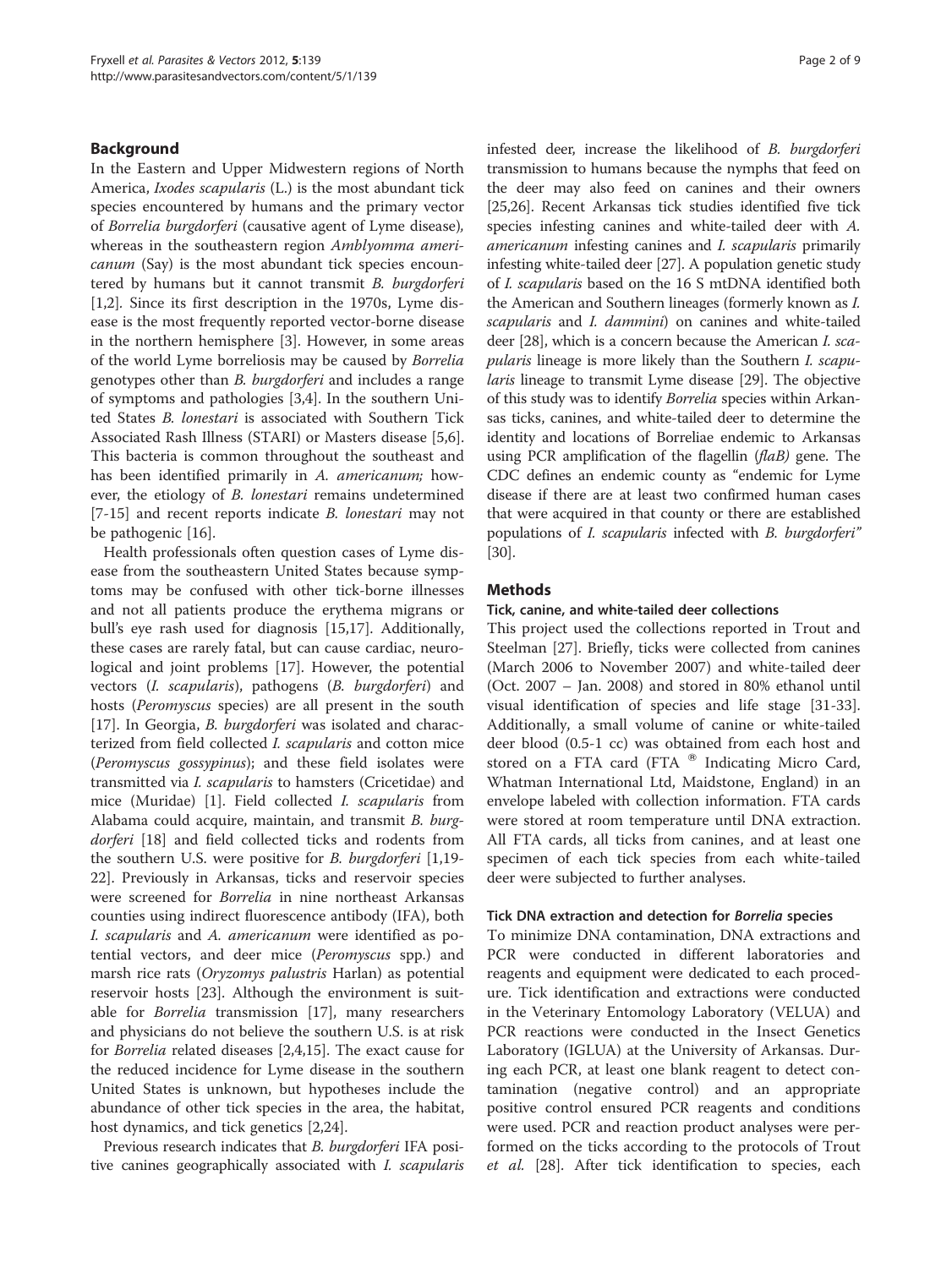specimen was dried on a paper towel to allow the residual ethanol to evaporate and was then cut longitudinally and half of the tick was subjected to the Qiagen Dneasy Insect Protocol (Qiagen Inc., Valencia, CA). Extracted DNA from half of the tick was stored at −20°C until further analyses. The remaining tick half was stored at −20°C for additional analysis or morphological confirmation as required. To evaluate the tick DNA, each sample was first assessed by PCR with Ixodidae specific mitochondrial primers  $(16 S + 2/16 S - 1)$  using previously described cycling parameters [[34](#page-10-0)]. If the mitochondrial marker amplified, then the tick was subjected to a genus specific flaB PCR to identify the presence of Borrelia DNA [\[6](#page-9-0)[,35](#page-10-0)].

#### Host DNA extraction and detection for Borrelia species

Each canine and white-tailed deer FTA card was screened in duplicate to determine the presence of Borrelia DNA. The FTA card was cut into halves, where half of the card remained at VELUA for an initial screening and the other half was sent to the University of North Texas Health Science Center in Ft. Worth (UNTHSC) for verification screening. Each FTA card half was removed from its envelope and a 1.2 mm disc was punched from the card using a sterilized Harris Micro Punch and the paper disc was washed for DNA extraction according to the Whatman protocol (Harris MicroPunch®, Whatman International Ltd, Maidstone, England). After the punch had dried at room temperature, it was subjected to PCR analyses. To ensure DNA detection from FTA punches were not inhibited in any manner, FTA punches were assessed for PCR amplification of host cytochrome b genes [\[36](#page-10-0)]. As with the ticks, canines and white-tailed deer specimens were screened for Borrelia species by PCR in a genus specific manner [[6,](#page-9-0)[35](#page-10-0)].

#### Statistical analyses

Summary statistics and relative abundance of each tick species were calculated to determine overall trends within the population using JMP ( $\alpha$  = 0.05) [[37](#page-10-0)]. Fisher's exact tests and two-tailed T-tests were performed in Excel 2007 to determine if the species of tick or tick host had any effect on the probability that the tick would be PCR positive for *Borrelia* [[38](#page-10-0)]. Since spatial and temporal sampling of ticks and hosts were different (e.g., ticks from white-tailed deer were collected only in the fall) and this sampling structure may affect findings, comparisons across and among cohorts were not conducted.

#### Sequence identification of Borrelia species

PCR products, from *flaB* positive samples, were sent to UNTHSC for DNA sequence analysis. The PCR reaction products were hydrolyzed with ExoSAP-IT (USB Corporation, Cleveland, OH) and sequence determination was performed using a BigDYE Terminator v.3.1 Cycle Sequencing kit (Applied Biosystems, Inc., Foster City, CA) followed by capillary electrophoresis on a ABI PRISM 310 Genetic Analyzer (Applied Biosystems Inc., Foster City, CA) using the method of Williamson et al. [[39\]](#page-10-0). Sequences were edited, aligned, and analyzed with Sequencher 4.7 (Gene Codes, Corporation, Ann Arbor MI) and compared with sequences in GenBank (National Center for Biotechnology Information, Bethesda, MD).

#### Spatial identification of Borrelia species

Canine and deer collection data along with their corresponding tick collections and Borrelia DNA presence/ absence data were georeferenced into ArcMap 9.0 (ESRI Redlands, CA USA) and projected to the NAD 1983 UTM Zone 15 N of the GCS North American 1983 Geographic coordinate system. Boolean operations and symbology were used to identify locations with PCR positive ticks and hosts. The resulting Boolean map was overlaid on an existing county map of Arkansas [\[40](#page-10-0)].

#### Results

#### Identification of Borrelia DNA in the tick population

A total of 2123 ticks were included in this study and represented five tick species; I. scapularis (33%), A. americanum (31%), R. sanguineus (16 %), D. variabilis (9%), and A. maculatum (8%). An additional 3% were Amblyomma ticks that could not be identified to species because the tick specimens were damaged. The tick population was comprised of each life stage, but most were adults (83%) and more were collected from domesticated canines (67%) than from hunter-killed whitetailed deer (33%). Overall, 583 of the 2123 (27.5%) ticks tested by PCR produced an amplicon for the Borrelia flaB gene (Table [1](#page-5-0)). The prevalence of flaB amplicons for each tick species were 36.4 % (252/692) I. scapularis, 27.9% (50/179) A. maculatum, 25.8% (88/ 341) R. sanguineus, 24.5% (161/657) A. americanum, and 10.3% (19/184) D. variabilis. Fifty percent of the 583 flaB amplicons from PCR positive ticks were sequenced, representing approximately one fourth of the specimens from each tick species (Table [2](#page-6-0)). DNA sequences produced from the tick *flaB* amplicons represented multiple genotypes of *Borrelia*. These sequences align with *B. burgdorferi* strain B31 (AB035617), OKstrain HS-2 (FJ871032), Borrelia lonestari Clone Scc26 (DQ100451), isolate MO2002-V1 (AY850063), isolate TX076 (EF689742), strain NC/MD (AF273670), and clone AA115 (AY654945) (Figure [1](#page-7-0)). The majority (136/ 296) of flaB sequences matched B. lonestari strain NC/ MD (AF273670) which was amplified from all five tick species. Locations of all *Borrelia* isolated from ixodid ticks collected from Arkansas canines and white-tailed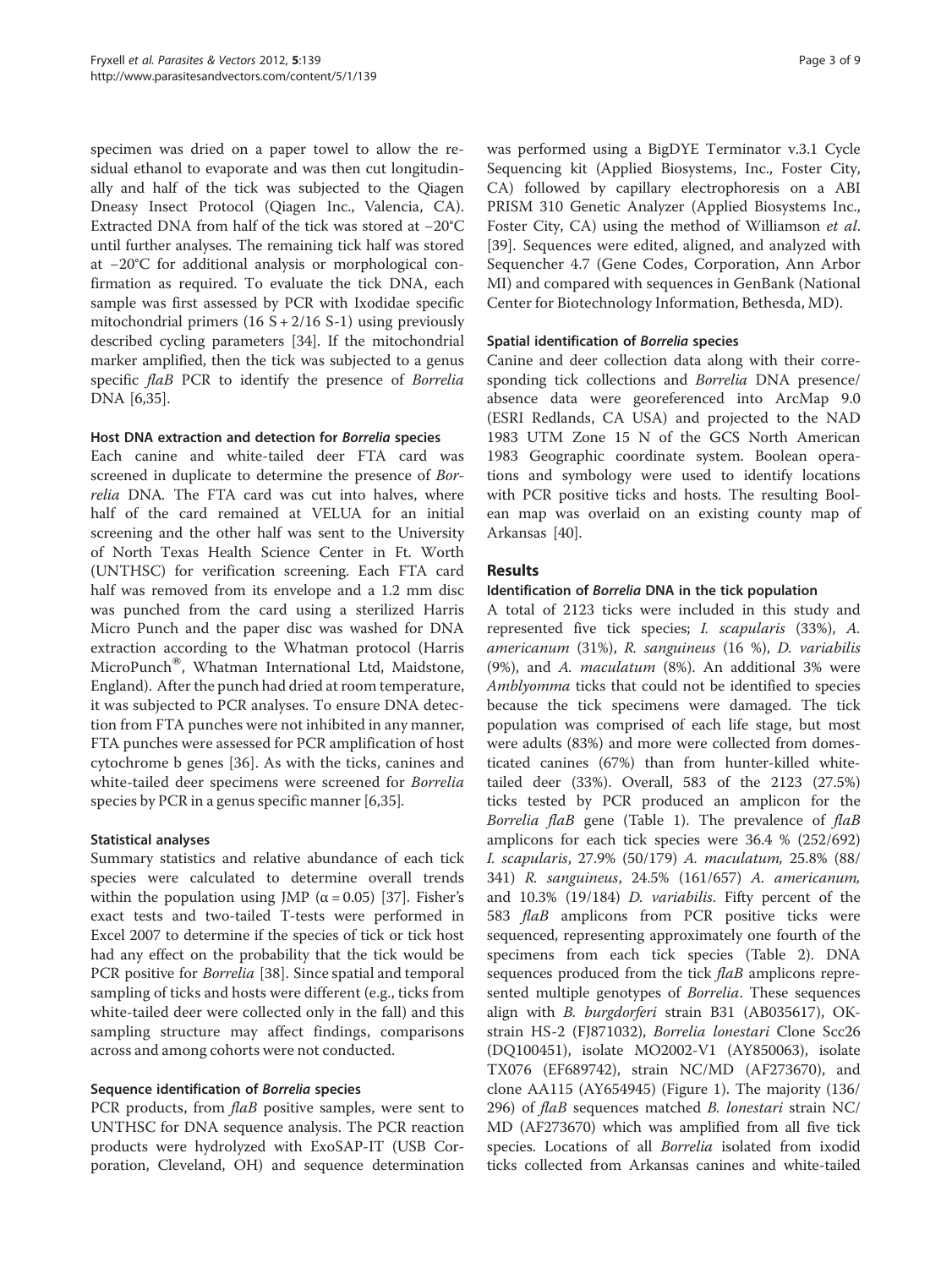| <b>Tick species</b>                                      | No. PCR positive ticks / No. Screened for flaB (%) |                   |                    |                                   |                     |                     |  |  |  |  |
|----------------------------------------------------------|----------------------------------------------------|-------------------|--------------------|-----------------------------------|---------------------|---------------------|--|--|--|--|
|                                                          | Larvae                                             | <b>Nymphs</b>     | <b>Males</b>       |                                   | Adults <sup>a</sup> | <b>Total</b>        |  |  |  |  |
| Ticks Collected from Canines                             |                                                    |                   |                    |                                   |                     |                     |  |  |  |  |
| Amblyomma spp.                                           | $0/18(0\%)$                                        | 4 / 15 (26.7 %)   | 2/11(18.2%)        | $0/7(0\%)$                        | 2 / 11 (18.2 %)     | 8 / 62 (12.9 %)     |  |  |  |  |
| Amblyomma americanum                                     | $0/0(0\%)$                                         | 37 / 162 (22.8 %) | 58 / 237 (24.5 %)  | 56 / 233 (24 %)                   | $0/2(0\%)$          | 151 / 634 (23.8 %)  |  |  |  |  |
| Amblyomma maculatum                                      | $0/2(0\%)$                                         | $2/9(22.2\%)$     | 22 / 95 (23.2 %)   | $2/9(22.2\%)$                     | $0/0(0\%)$          | 26 / 115 (22.6 %)   |  |  |  |  |
| Dermacentor variabilis                                   | $0/1(0\%)$                                         | 0/41(0%           | 7/52(13.5%)        | 11 / 84 (13.1 %)                  | $0/0$ (0 %)         | 18 / 178 (10.1 %)   |  |  |  |  |
| Ixodes scapularis                                        | $0/0(0\%)$                                         | 3 / 7 (42.9 %)    | 21 / 42 (50 %)     | 18 / 69 (26.1 %)                  | $1 / 3$ (33.3 %)    | 43 / 121 (35.5 %)   |  |  |  |  |
| Rhipicephalus sanguineus                                 | $0/0(0\%)$                                         | 28 / 97 (28.9 %)  | 19 / 94 (20.2 %)   | 22 / 105 (21 %)                   | 9/21(42.9%)         | 78 / 317 (24.6 %)   |  |  |  |  |
| Total                                                    | $0/21(0\%)$                                        | 74 / 331 (22.4 %) | 129 / 531 (24.3 %) | 109 / 507 (21.5 %)                | 12 / 37 (32.4 %)    | 324 / 1427 (22.7 %) |  |  |  |  |
| Ticks Collected from White-tailed Deer                   |                                                    |                   |                    |                                   |                     |                     |  |  |  |  |
| Amblyomma spp.                                           | $0/0(0\%)$                                         | 4/7(57.1%)        | $0/0(0\%)$         | $1/1(100\%)$                      | $0/0(0\%)$          | $5/8(62.5\%)$       |  |  |  |  |
| Amblyomma americanum                                     | $0/0(0\%)$                                         | $0/2(0\%)$        | 2/7(28.6%)         | 8 / 14 (57.1 %)                   | $0/0(0\%)$          | 10 / 23 (43.5 %)    |  |  |  |  |
| Amblyomma maculatum                                      | $0/0(0\%)$                                         | $0/1$ (0 %)       | 9 / 35 (25.7 %)    | 15 / 28 (53.6 %)                  | $0/0(0\%)$          | 24 / 64 (37.5 %)    |  |  |  |  |
| Dermacentor variabilis                                   | $0/0(0\%)$                                         | $0/2(0\%)$        | $0/2(0\%)$         | $1/2(50\%)$                       | $0/0(0\%)$          |                     |  |  |  |  |
| Ixodes scapularis                                        | $0/1$ (0 %)                                        | 4/6(66.7%)        | 86 / 231 (37.2 %)  | 119 / 333 (35.7 %)<br>$0/0$ (0 %) |                     | 209 / 571 (36.6 %)  |  |  |  |  |
| Rhipicephalus sanguineus                                 | $0/0(0\%)$                                         | $0/0(0\%)$        | 5 / 10 (50 %)      | 5 / 14 (35.7 %)                   | $0/0$ (0 %)         | 10 / 24 (41.7 %)    |  |  |  |  |
| Total                                                    | $0/1$ (0 %)                                        | 8 / 18 (44.4 %)   | 102 / 285 (35.8 %) | 149 / 392 (38 %)                  | $0/0$ (0 %)         | 259 / 696 (37.2 %)  |  |  |  |  |
| Total Ticks Collected from Canines and White-tailed Deer |                                                    |                   |                    |                                   |                     |                     |  |  |  |  |
| Amblyomma spp.                                           | $0/18(0\%)$                                        | 8 / 22 (36.4 %)   | 2/11(18.2%)        | $1/8(12.5\%)$                     | 2 / 11 (18.2 %)     | 13 / 70 (18.6 %)    |  |  |  |  |
| Amblyomma americanum                                     | $0/0(0\%)$                                         | 37 / 164 (22.6 %) | 60 / 244 (24.6 %)  | 64 / 247 (25.9 %)                 | $0/2$ (0 %)         | 161 / 657 (24.5 %)  |  |  |  |  |
| Amblyomma maculatum                                      | $0/2$ (0 %)                                        | $2/10(20\%)$      | 31 / 130 (23.8 %)  | 17 / 37 (45.9 %)                  | $0/0(0\%)$          | 50 / 179 (27.9 %)   |  |  |  |  |
| Dermacentor variabilis                                   | $0/1$ (0 %)                                        | $0/43(0\%)$       | 7/54(13%)          | 12 / 86 (14 %)                    | $0/0(0\%)$          | 19 / 184 (10.3 %)   |  |  |  |  |
| Ixodes scapularis                                        | $0/1(0\%)$                                         | 7 / 13 (53.8 %)   | 107 / 273 (39.2 %) | 137 / 402 (34.1 %)                | $1/3$ (33.3 %)      | 252 / 692 (36.4 %)  |  |  |  |  |
| Rhipicephalus sanguineus                                 | $0/0(0\%)$                                         | 28 / 97 (28.9 %)  | 24 / 104 (23.1 %)  | 27 / 119 (22.7 %)                 | 9 / 21 (42.9 %)     | 88 / 341 (25.8 %)   |  |  |  |  |
| Total                                                    | 0/22(0%                                            | 82 / 349 (23.5 %) | 231 / 816 (28.3 %) | 258 / 899 (28.7 %)                | 12 / 37 (32.4 %)    | 583 / 2123 (27.5 %) |  |  |  |  |
|                                                          |                                                    |                   |                    |                                   |                     |                     |  |  |  |  |

<span id="page-5-0"></span>Table 1 Almost a third of each Ixodid ticks<sup>a</sup> species collected from Arkansas canines and white-tailed deer generated amplicons by PCR for the Borrelia flaB gene indicating Borreliae are endemic to Arkansas

<sup>a</sup> Damaged adult specimens could not be properly sexed.

deer during 2007 were mapped because B. burgdorferi ticks were few (Figure [2\)](#page-8-0).

#### Identification of Borrelia DNA in canines and their ticks

Of the 173 canines and their 1427 ticks subjected to the *flaB* PCR, 5.8% (n = 10) and 22.7% (n = 324) were positive respectively. All ten positive canine *flaB* amplicons were sequenced and six samples were homologous to B. burgdorferi IP2 (AY345236), two were homolgous to B. lonestari NC/MD (AF273670), one was homologous to B. lonestari fragments MO2002-V1 (AY850063), and one was homologous to strain B. burgdorferi OK HS-2 (FJ871032) (Table [2](#page-6-0)). Contingency tests revealed that the number of flaB positive and negative ticks were significantly different based on tick species ( $x^2 = 31.9$ ; df = 5; P < 0.0001) such that *I*. scapularis (35.5%) had the highest flaB positive rate. The most frequently encountered tick on canines was A. americanum and 23.8% (151/634) were flaB PCR positive. Of the 173 canines, 87 canines did not have a positive tick, 27 canines had one positive tick, and 59 canines had more than one positive tick. Of the 59 canines with more than one positive tick, 18 canines had multiple specimens of the same species that were positive, 13 canines had specimens of two separate tick species positive, and two canines had specimens of three separate tick species PCR positive.

In canine collected ticks, the B. lonestari strain NC/ MD (AF273670) was also the most common amplicon and amplified in nymphs, males, and females. Positive ticks were identified primarily in northwest Arkansas where many of the canines were collected (Figure [2A](#page-8-0)). Ticks from *B. burgdorferi* positive canines did not generate *B. burgdorferi* sequences. Instead these ticks were either negative for  $f$ laB or produced  $f$ laB positive amplicons that were homologous with B. lonestari.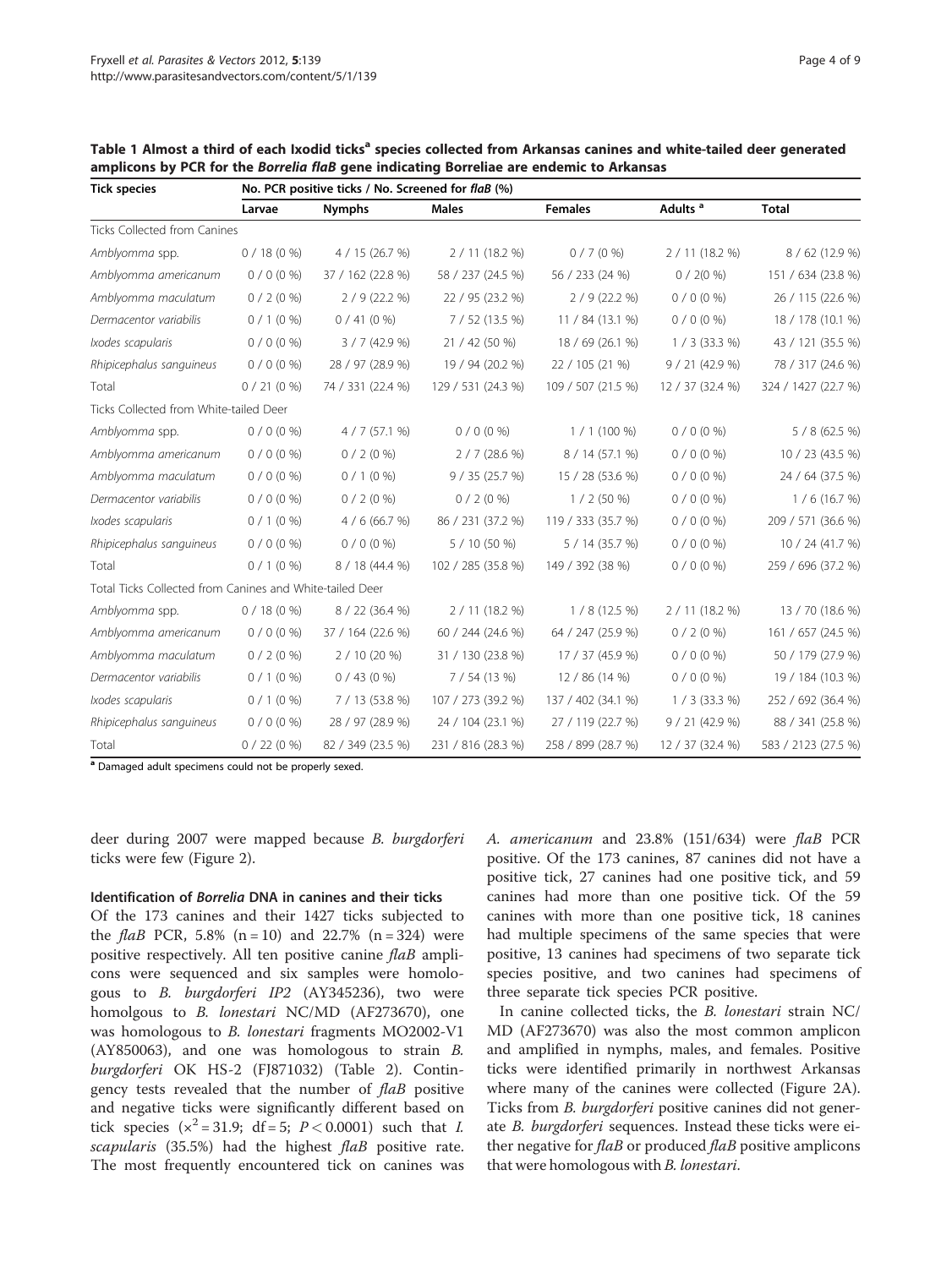<span id="page-6-0"></span>Table 2 Multiple Borreliae genotypes<sup>a</sup> were identified in Arkansas ticks<sup>b</sup>, canines and white-tailed deer including *B*. burgdorferi and B. lonestari; however, B. lonestari was significantly more prevalent than B. burgdorferi in the tick population

| <b>Host pecies</b>                          | Seq. $/$<br>PCR Pos. /<br>screened | No. hosts<br>flaB positive<br>with amplicons<br>homologous to<br>B. burgdorferi<br>sequences |                | No. Hosts<br>flaB positive<br>with amplicons<br>homologous to<br><b>B.</b> lonestari<br>sequences |                        |                    |                    |                            |                |
|---------------------------------------------|------------------------------------|----------------------------------------------------------------------------------------------|----------------|---------------------------------------------------------------------------------------------------|------------------------|--------------------|--------------------|----------------------------|----------------|
|                                             |                                    | <b>B31</b>                                                                                   | OK HS-2        | IP <sub>2</sub>                                                                                   | Scc26                  | MO2002-V1          | <b>TX076</b>       | NC/MD                      | AA115          |
| Tick Collections from Canines               |                                    |                                                                                              |                |                                                                                                   |                        |                    |                    |                            |                |
| Amblyomma species                           | 6/8/62                             | $\mathbf{0}$                                                                                 | $\overline{0}$ | $\overline{0}$                                                                                    | $\overline{0}$         | $\overline{0}$     | 1 N, 1 M           | 1 N, 1 M, 2A               | $\circ$        |
| Amblyomma americanum                        | 105/151/634                        | $\mathbf{0}$                                                                                 | $\overline{0}$ | 0                                                                                                 | 2 N, 4 M,<br>10 F      | 3 N, 3 M,<br>9F    | 3 N, 2 M, 5 F      | 15 N, 31 M,<br>13 F        | 1 N            |
| Amblyomma maculatum                         | 24/26/115                          | $\mathbf{0}$                                                                                 | $\mathbf 0$    | 0                                                                                                 | 1 N, 1 M               | $\mathbf 0$        | 8 M, 1 F           | 12 M, 1 F                  | 0              |
| Dermacentor variabilis                      | 17/18/178                          | $\overline{0}$                                                                               | $\overline{0}$ | $\mathbf 0$                                                                                       | 2 M, 2 F               | 1 M, 3 F           | 3 M, 1 F           | 3F                         | 0              |
| Ixodes scapularis                           | 28/43/121                          | $\overline{0}$                                                                               | $\Omega$       | $\overline{0}$                                                                                    | 1 F                    | 1 M, 1 F           | 1 M, 4 F           | 2 N, 11 M, 6 F,<br>1A      | $\overline{0}$ |
| Rhipicephalus sanguineus                    | 54/78/317                          | $\mathbf{0}$                                                                                 | $\mathbf 0$    | $\mathbf{0}$                                                                                      | 6 N, 8 M,<br>6 F, 2A   | 3 N, 2 F           | 1 M                | 8 N, 5 M, 3 F,<br>5A       | 2 N, 1 F       |
| <b>Total Ticks</b><br>From Canines          | 234/324/1427                       | $\mathbf 0$                                                                                  | $\overline{0}$ | 0                                                                                                 | 9 N, 15 M,<br>19 F, 2A | 6 N, 5 M,<br>15 F  | 4 N, 16 M,<br>11F  | 26 N, 60 M,<br>26 F,<br>8A | 3 N, 1 F       |
| Tick Collections from White-tailed Deer     |                                    |                                                                                              |                |                                                                                                   |                        |                    |                    |                            |                |
| Amblyomma species                           | 1/5/8                              | 1 N                                                                                          | $\mathbf 0$    | 0                                                                                                 | $\mathsf{O}\xspace$    | $\mathbf 0$        | 0                  | $\mathbf 0$                | $\mathbf 0$    |
| Amblyomma americanum                        | 2/10/23                            | $\overline{0}$                                                                               | $\overline{0}$ | $\overline{0}$                                                                                    | $\overline{0}$         | 1 F                | $\overline{0}$     | 1 F                        | $\Omega$       |
| Amblyomma maculatum                         | 15/24/64                           | 1 M                                                                                          | 1 F            | 0                                                                                                 | $\circ$                | 2 M, 5 F           | 1 F                | 3 M, 2 F                   | $\Omega$       |
| Dermacentor variabilis                      | 1/1/6                              | $\overline{0}$                                                                               | $\overline{0}$ | $\overline{0}$                                                                                    | $\overline{0}$         | 1 F                | $\overline{0}$     | $\overline{0}$             | $\mathbf 0$    |
| Ixodes scapularis                           | 39/209/571                         | 1 M                                                                                          | 4 M, 7 F       | 0                                                                                                 | $\Omega$               | 6 M, 10 F          | 2 M, 1 F           | 4 M, 4 F                   | $\Omega$       |
| Rhipicephalus<br>sanguineus                 | 4/10/24                            | $\overline{0}$                                                                               | $\mathbf 0$    | $\mathbf 0$                                                                                       | 0                      | 1 F                | 1 F                | 1 M, 1 F                   | $\mathbf 0$    |
| <b>Total Ticks</b><br>From Deer             | 62/259/696                         | 1 N, 2 M                                                                                     | 4 M, 8 F       | 0                                                                                                 | $\overline{0}$         | 8 M, 18 F          | 2 M, 3 F           | 8 M, 8 F                   | $\mathbf 0$    |
| Ticks, Canines,<br>and White-tailed<br>Deer |                                    |                                                                                              |                |                                                                                                   |                        |                    |                    |                            |                |
| Canine                                      | 10/10/173                          | $\mathbf 0$                                                                                  | $\mathbf{1}$   | 6                                                                                                 | $\mathbf 0$            | $\mathbf{1}$       | $\overline{0}$     | $\overline{2}$             | $\mathbf 0$    |
| Deer                                        | 49/49/250                          | $\mathbf 0$                                                                                  | 21             | $\mathbf{1}$                                                                                      | $\overline{0}$         | 3                  | $\overline{0}$     | 24                         | $\mathbf 0$    |
| <b>Total Ticks</b>                          | 296/583/2123                       | 1 N, 2 M                                                                                     | 4 M, 8 F       | $\circ$                                                                                           | 9 N, 15 M,<br>19 F, 2A | 6 N, 13 M,<br>33 F | 4 N, 20 M,<br>14 F | 26 N, 68 M,<br>34 F,<br>8A | 3 N, 1 F       |
| Total                                       | 355/642/2546                       | 3                                                                                            | 33             | $\overline{7}$                                                                                    | 45                     | 56                 | 38                 | 162                        | 4              |

<sup>a</sup> Genbank identities for Borrelia strains include strain B31 (AB035617), strain OK HS-2 (FJ871032), strain IP2 (AY345236), clone Scc26 (DW100451), isolate MO2001-V1 (AY850063), isolate TX076 (EF689742), strain NC/MD (AF273670), and clone AA115 (AY654945).

<sup>b</sup> Number of larva (L), nymph (N), adult male (M), adult female (F), and damage adult specimens could not be properly sexed (A).

#### Identification of Borrelia DNA in white-tailed deer and their ticks

Of the 250 white-tailed deer and the 696 ticks subjected to the *flaB* PCR, 19.6% (n = 49) and 37.2% (n = 259) were positive for flaB. Of the 49 white-tailed deer flaB amplicons, 24 amplicons were homologous to B. lonestari NC/ MD (AF273670), 21 amplicons were homologous to B. burgdorferi OK HS-2 (FJ871032), 3 amplicons were homolgous to B. lonestari MO2002-V1 (AY850063), and one amplicon was homolgous to B. burgdorferi IP2 (AY345236) (Table 2). Contingency tests revealed that the number of flaB positive and negative ticks were not significantly different based on tick species ( $X^2$  = 3.96; df = 5;  $P = 0.556$ . flaB prevalence rates in ticks from white-tailed deer was 62.5% (5/8) in unknown Amblyomma, 41.7% (10/24) in R. sanguineus, 43.5% (10/23) in A. americanum, 37.5% (24/64) in A. maculatum, 36.6 % (209/571) in I. scapularis, and 16.7% (1/6) in D. variabilis. A majority of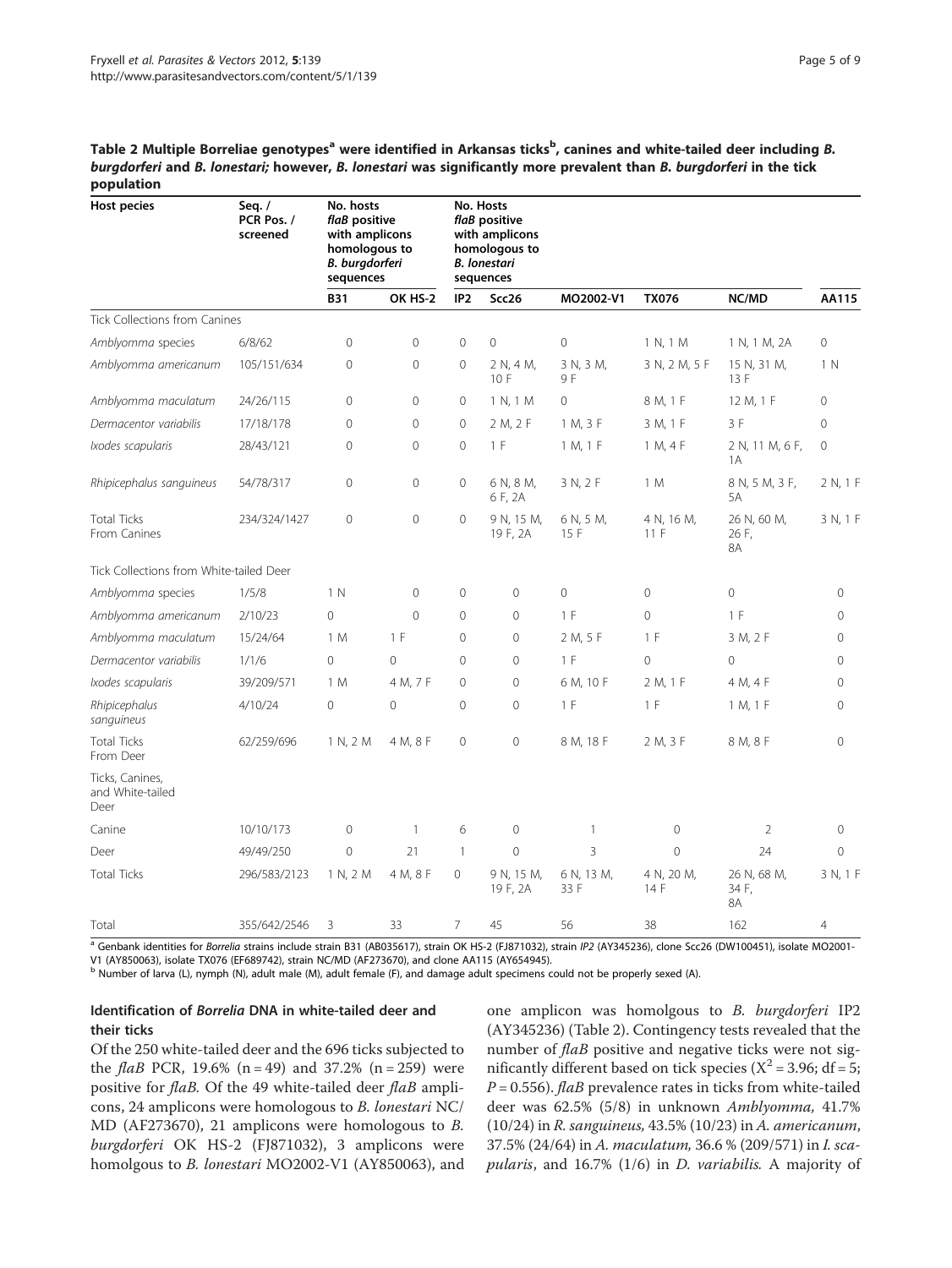<span id="page-7-0"></span>

white-tailed deer did not have a positive tick  $(n = 91)$ , but 70 white-tailed deer had more than one PCR positive tick of which 24 deer had more than one flaB positive tick species and one deer had three different tick species flaB positive. Fragments amplified from all five deer-collected tick species were most similar to the B. lonestari sequence

AY850063. Positive ticks were identified throughout Arkansas (Figure [2B](#page-8-0)).

#### **Discussion**

Borreliae were identified in field collected ticks, canines, and white-tailed deer throughout the state suggesting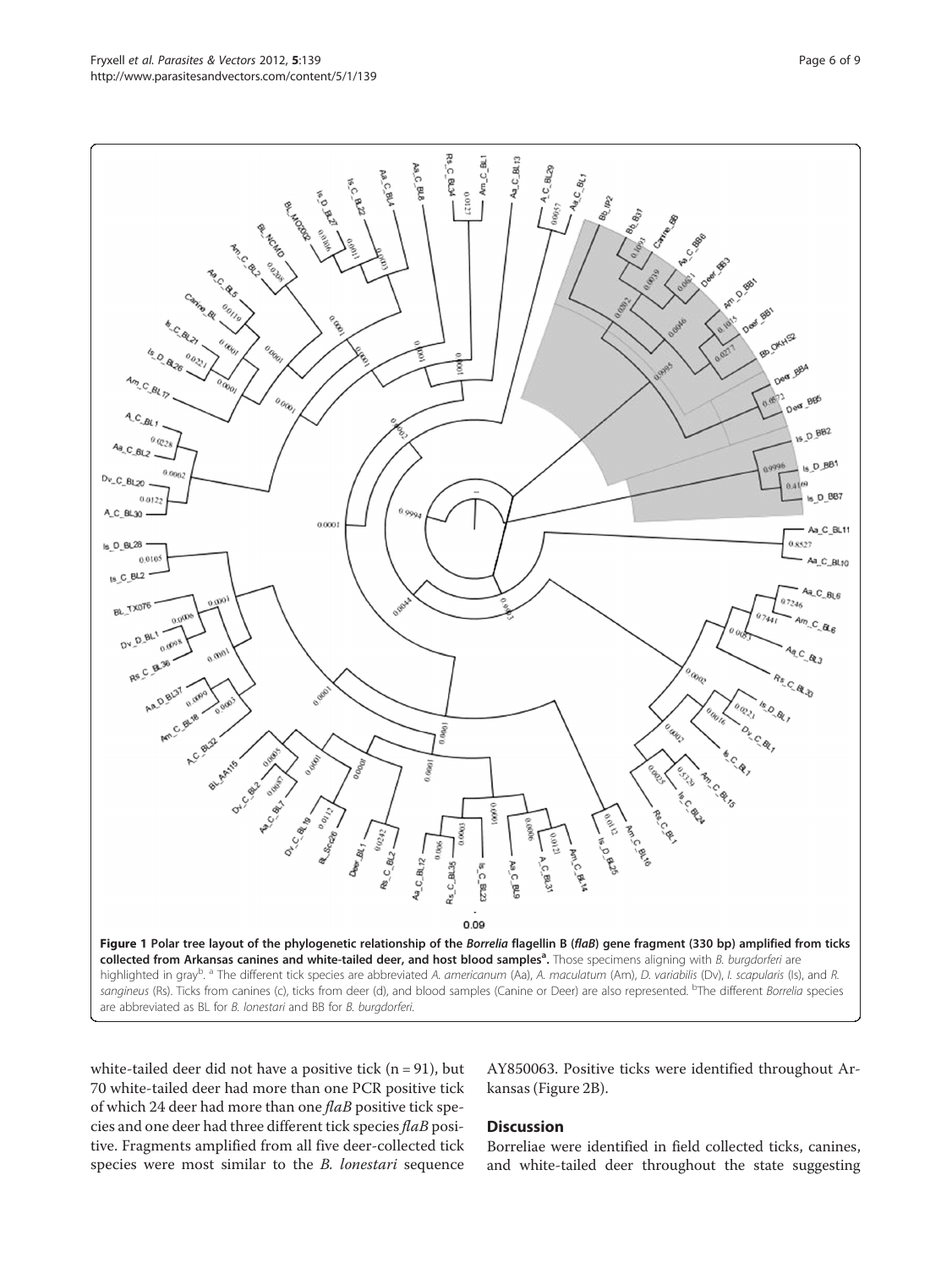<span id="page-8-0"></span>

the bacteria (as a family) are endemic in Arkansas. Of interest was the diversity of Borrelia genotypes identified from the variety of different field collections (Figure [1](#page-7-0), Table [2](#page-6-0)). Five different B. lonestari genotypes and three different B. burgdorferi genotypes were identified in Arkansas. None of the genotypes appeared to be more common in one tick species or host; however, B. burgdorferi genotypes were only identified in ticks collected from deer - the significance of this finding remains to be determined. Specifically, B. burgdorferi genotypes were amplified only from twelve I. scapularis, two A. maculatum, and an *Amblyomma* tick that was too damaged for the species to be determined. Only one I. scapularis nymph was homologous with B. burgdorferi, consequently there is insufficient data to consider the area endemic for Lyme disease. This damaged Amblyomma nymph was collected in Washington County of northwest Arkansas. B. burgdorferi transmission by A. maculatum needs additional attention and previous studies with A. americanum have indicated that A. americanum cannot transmit *B. burgdorferi* [\[1,2\]](#page-9-0). Due to the low prevalence of *B. burgdorferi* in nymphal ticks, Arkansas should not be considered a Lyme disease endemic area [[30\]](#page-10-0). B. lonestari NC/MD was the most common sequence amplified (45.6%) and it is homologous to the sequence previously isolated from a patient's skin with Lyme-like symptoms [\[41](#page-10-0)] suggesting this genotype is the most common Borrelia in Arkansas. In 2007, four Arkansas counties reported human cases of Lyme disease

(Benton, Carroll, Washington, Crawford, and Saline Co.). Ticks collected from these counties in this study primarily produced amplicons homologous to B. lonestari, and a few ticks produced amplicons homologous to B. burgdorferi. If these human cases of Lyme disease are 'real' then they are most likely either rare, acquired from a different location, or are false positives. Collections of field collected ticks near the site of transmission (e.g., where the tick attached to the human) would answer these questions. Data presented here corroborate with Texas collected ticks identified with B. lonestari DNA in A. americanum, A. cajennense, A. maculatum, D. variabilis, I. scapularis, and R. sanguineus and relatively few samples of B. burgdorferi DNA (AE000783) [\[39\]](#page-10-0) and with *B. lonestari* in Arkansas white-tailed deer serum [[26\]](#page-10-0).

We documented Borrelia in five tick species infesting domesticated canines and white-tailed deer; consequently, Borreliae are likely endemic in Arkansas and in the southeastern U.S. by a more diverse tick repertoire than previously thought. Identifying Borrelia in ticks indicates that field collected ticks have fed on infected animals at some point in their life cycle and identifying Borrelia in canines and white-tailed deer indicates that infected ticks have transmitted Borrelia to these hosts. We observed a trend for ticks collected from canines to be positive with *B. lonestari* whereas ticks from deer could be positive with either B. lonestari or B. burgdorferi. This may be related to the species of tick collected on each host and the sampling periods, as canines were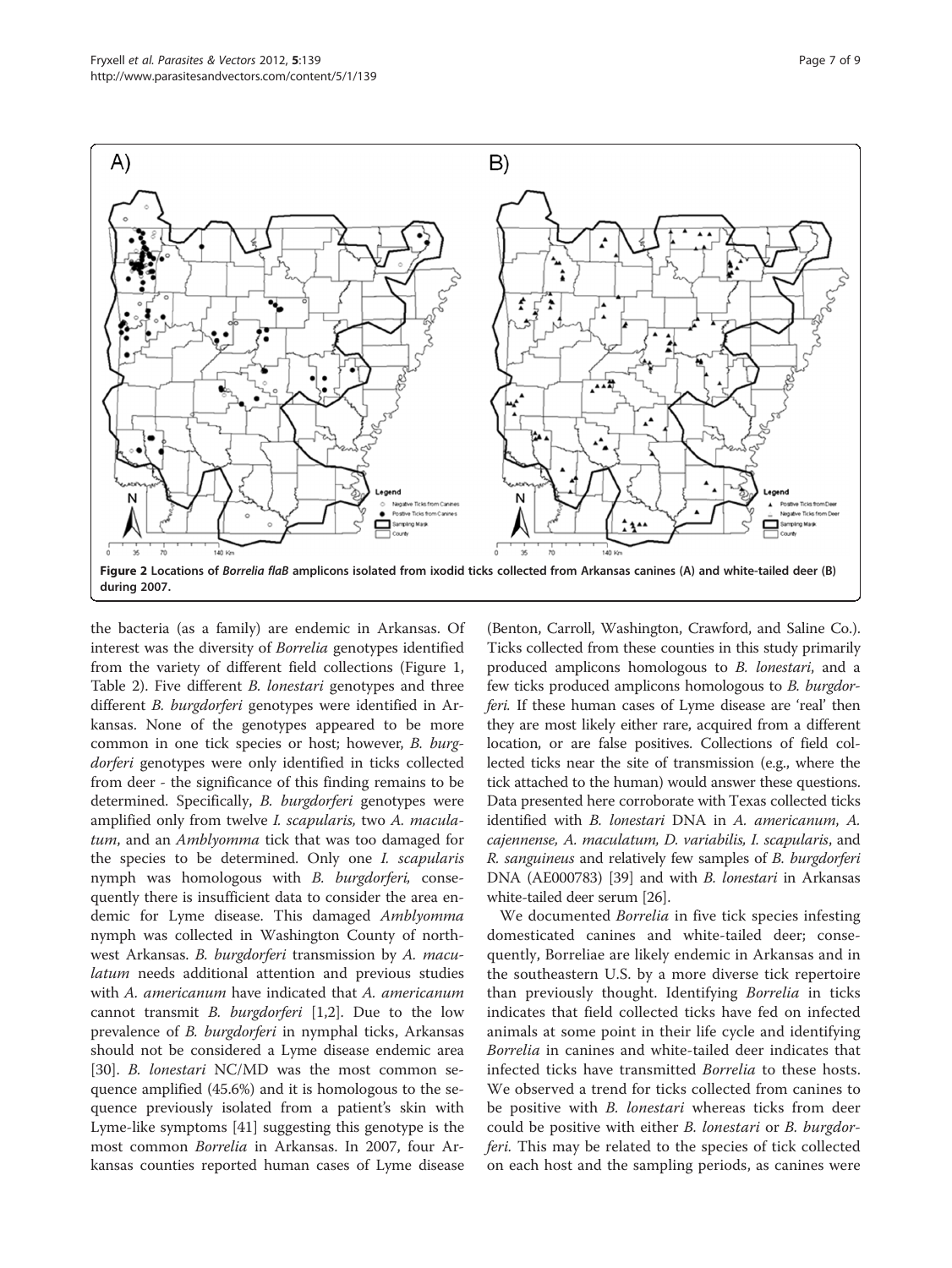<span id="page-9-0"></span>primarily infested with A. americanum and collected year round whereas white-tailed deer were primarily infested with I. scapularis and collected in the fall. Also, ticks feeding on white-tailed deer may actually be feeding on hosts that are incompetent reservoirs of Lyme disease [[42\]](#page-10-0). Additional evidence is required to assert the potential for each role in transmission. Past research has indicated that several tick species are not active vectors of B. burgdorferi (e.g., transmission through salivary glands) [[18,20\]](#page-10-0), but additional research should isolate Borrelias from the study area and confirm these tick species are not passive vectors (e.g., transmission studies in a suitable animal model). Additionally, often ticks are misidentified and physicians do not think "beyond Lyme disease" to diagnose the patient properly [2]. Other tick-borne diseases transmitted in Arkansas include rickettsia spotted fevers [[32,43](#page-10-0)] and Ehrlichiosis [[13,39](#page-10-0)], perhaps the cases of Lyme disease reported in 2007 were actually misdiagnosed.

Monitoring tick populations on canines could provide reliable early detection of tick-borne disease outbreaks [[44\]](#page-10-0). Monitoring field populations of ticks for *B. burgdorferi* and other tick-borne diseases is essential to minimize transmission and maximize management. Recent landscape changes in Arkansas are expanding urban environments into deer habitats [\[45,46](#page-10-0)]. Previously, this pattern of urban developmentinto previous deer habitatsin LymeConnecticut led to the increased diagnoses of Lyme disease in the northeastern United States [\[47\]](#page-10-0); similar reports have indicated  $B.$  burgdorferi emerged independently in the Midwest and eastern United States [\[48](#page-10-0)-[50\]](#page-10-0).

Additional research into the involvement of Borrelia spp. in the southeastern zoonotic cycle (e.g., abundance of tick/host infection, reservoir maintenance, vector competency) should be conducted in order to determine the life cycle and etiology of the various Borreliae detected in this survey and what roles, if any, they may play relative to subsequent borreliosis observed in humans. Future work should also evaluate the interaction of A. americanum carrying B. lonestari, A. maculatum carrying B. burgdorferi, and I. scapularis carrying B. burgdorferi and what effect, if any, this might have on the pathogenicity of the Borreliae, as both tick species have been identified simultaneously infesting the same host [\[27,51\]](#page-10-0). It is possible that there are multiple interactions occurring between tick species (e.g., species competition for host), the variety of hosts (e.g., Ixodid ticks feed on three different hosts), and the different Borreliae (infesting both the tick and the host), which warrants additional research.

#### Conclusions

Data from this study indicate multiple Borrelia genotypes are endemic to Arkansas because  $flaB$  was amplified from ticks, canines, and white-tailed deer, but the exact role each genotype plays in transmission and epidemiology remains undetermined. There were significantly more amplicons of B. lonestari than B. burgdorferi present suggesting that the majority of tick-borne diseases in Arkansas are not B. burgdorferi.

#### Abbreviations

flaB: flagellin gene; IFA: indirect fluorescence antibody; IGLUA: Insect Genetics Laboratory at the University of Arkansas; STARI: Southern tick associated rash illness; UNTHSC: University of North Texas Health Science Center in Ft. Worth; VELUA: Veterinary Entomology Laboratory at the University of Arkansas.

#### Competing interests

The authors declare we have no competing interests with the work presented in this manuscript.

#### Authors' contributions

RTF, CDS, and ALS conceived the study and designed the experiments. PMB and PCW conducted the work in Texas, and RTF conducted the work in Arkansas. RTF, KLK, PMB, and PCW analyzed the results. RTF and PCW wrote and edited the manuscript. All authors read and approved the final version of the manuscript.

#### Acknowledgments

We thank veterinarians with the Arkansas Veterinarian Society, Cory Gray with the Arkansas Game and Fish Commission, and the personnel involved with each association for collecting the tick samples from the various hosts. Special thanks to the Department of Forensic and Investigative Genetics at the University of North Texas Health Science Center in Ft. Worth Texas for conducting the sequence analyses and screening the FTA cards for Borrelia. We would also like to acknowledge the Department of Entomology at the University of Arkansas for additional support with this project. This research was supported in part by the University of Arkansas, Arkansas Agricultural Experiment Station.

#### Author details

<sup>1</sup>Department of Entomology and Plant Pathology, University of Tennessee Knoxville, TN, USA. <sup>2</sup> Department of Entomology, University of Arkansas, Fayetteville, AR, USA. <sup>3</sup>Department of Anthropology, University of Arkansas, Fayetteville, AR, USA. <sup>4</sup>Department of Forensic and Investigative Genetics, University of North Texas Health Science Center, Ft. Worth, TX, USA.

Received: 3 May 2012 Accepted: 10 July 2012 Published: 10 July 2012

#### References

- 1. Oliver JH Jr, Owsley MR, Hutcheson HJ, James AM, Chen C, Irby WS, Dotson EM, McLain DK: Conspecificity of the ticks Ixodes scapularis and I. dammini (Acari: Ixodidae). J Med Entomol 1993, 30:54-63.
- 2. Stromodahl EY, Hickling GJ: Beyond Lyme: etiology of tick-borne human diseases with emphasis on the southeastern United States. Zoonoses and Public Health 2012, in press.
- Dennis DT, Piesman JF: Overview of tick-borne infections of humans. In Tick-borne Diseases of Humans. Edited by Goodman JL, Dennis DT, Sonenshine DE. Washington, D.C: ASM Press; 2005:3–11.
- 4. Bacon RM, Kiersten MS, Kugeler J, Mead PS: Surveillance for Lyme Disease—United States, 1992–2006. MMWR 2008, 57(Suppl 10):1–9.
- 5. Armstrong PM, Rich SM, Smith RD, Hart DL, Spielman A, Telford SR III: A new Borrelia infecting lone star ticks. Lancet 1996, 347:67–68.
- 6. Barbour AG, Maupin GO, Teltow GJ, Carter CJ, Piesman J: Identification of an uncultivatable Borrelia species in the hard tick Amblyomma americanum: possible agent of a Lyme disease-like illness. J Infect Dis 1996, 173:403–9.
- 7. Burkot TR, Mullen GR, Anderson R, Schneider BS, Happ CM, Zeidner NS: Borrelia lonestari DNA in Adult Amblyomma americanum Ticks, Alabama. Emerg Infect Dis 2001, 7:471–473.
- 8. Stegall-Faulk T, Clark DC, Wright SM: Detection of Borrelia lonestari in Amblyomma americanum (Acari: Ixodidae) from Tennessee. J Med Entomol 2003, 40:100–102.